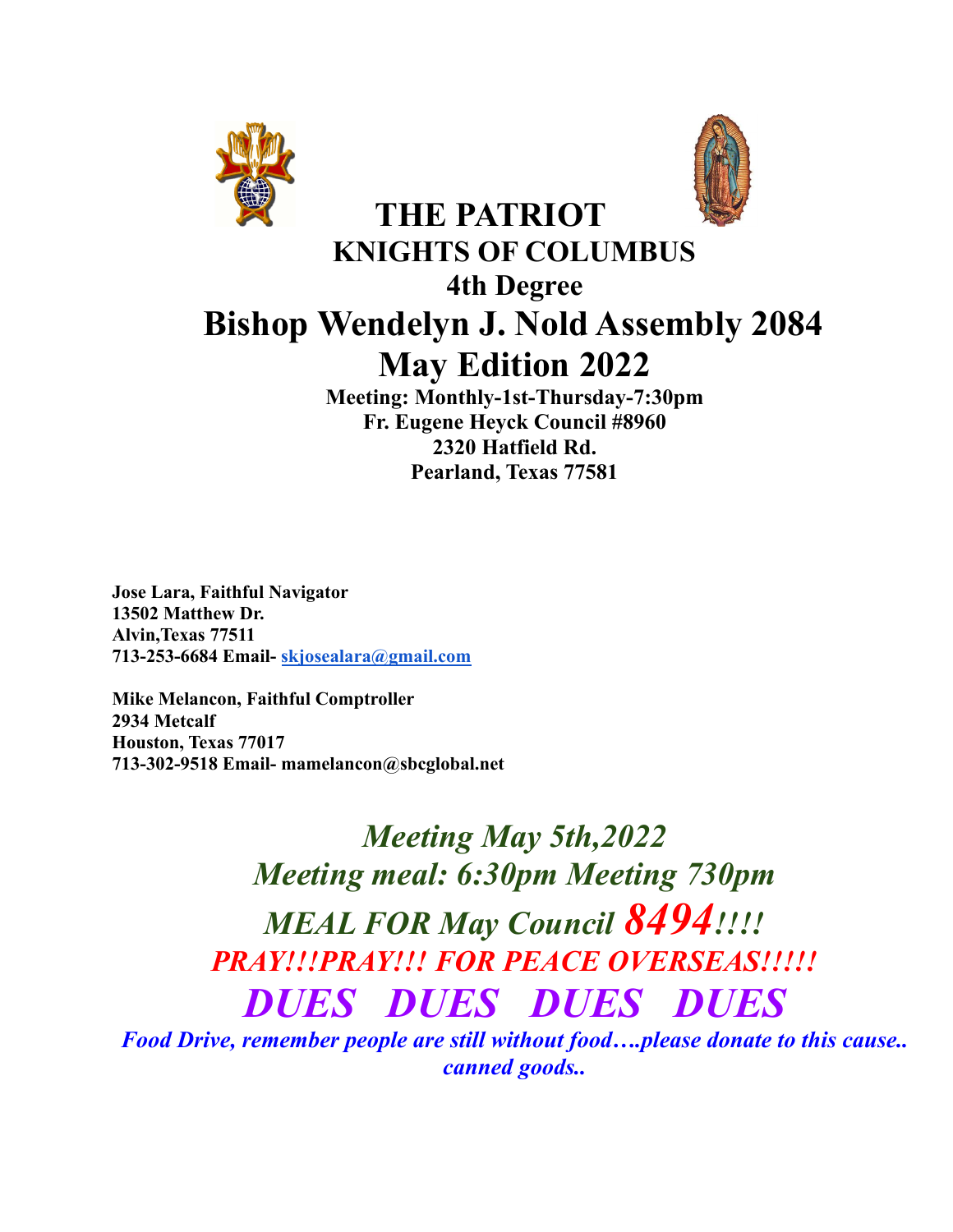#### *Faithful Navigator*

*Mother's Day is upon us. As it approaches, it reminds us to honor our mother, living or deceased, and our faith reminds us to do this always. I invite you to honor the special woman in your life with the gift of prayer.*

# *PRAY THE ROSARY WITH YOUR LOVING SPOUSE DAILY.*

# *LET US ALSO REMEMBER HOW IMPORTANT OUR BLESSED MOTHER MARY IS TO EACH AND EVERYONE AROUND THE WORLD.*

#### *Fr. Sibi*

# *Religious Brothers Day*

May 1 is observed as the day of Religious brothers. It is celebrating the life and vocation of religious brothers, on the Feast of St. Joseph the worker, honoring the important role religious brothers play in the life of the Catholic church.



The vocation of a brother revolves around God's love in three unique ways. A brother is called to personally receive God's love; to share God's love with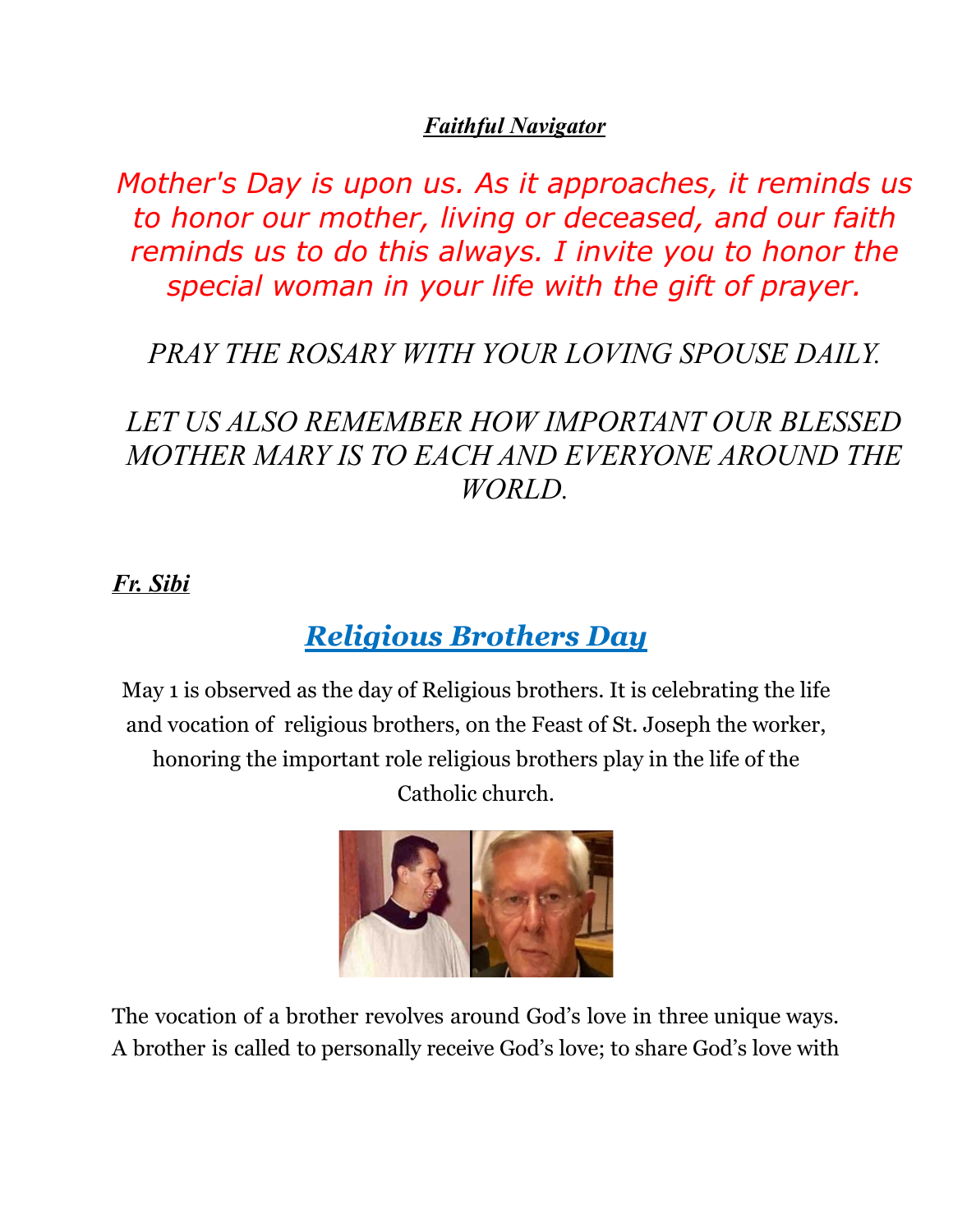his community and to live in the mission serving everyone, especially the disadvantaged and suffering in the society.

Religious brothers distinguish their consecration through profession to the evangelical counsels of poverty, chastity, and obedience. These vows express the intent to live a life that is dedicated to more deeply entering into the mystery of God.

Let us Thank and Pray for Bro. Roger, who was our chaplain for 10 years. He was born on October 13 th , 1938, on the Feast Day of Our Lady of Fatima. He became a Brother in the Congregation of Missionaries of our Lady of La Salette in 1960, celebrating his 62 years of religious life. He always followed the tradition and teachings of the church and is an advocate of life and prayer. On June 15 he is moving to his new assigned place, where he will enjoy fellowship with other members of his community. Thank you, Brother Roger, for your service to the Holy Catholic Church, to the Knights of Columbus and the Mary Queen parish Community. Fr. Sibi Kunninu, MS Faithful Friar.

# *Good of the Order August*

*Let's keep all our Sir Knights and Families in our prayers, our prayers give them hope and peace. Please also pray for an end to abortion, our nation, persecuted christians all around the world and for families to stay together. PRAY FOR All who have left our faith and those who are considering to leave…. Let us also pray for our Priests and clergy that they may have an abundance of attendance in the new year at their respective parishes!!! Please pray for peace between Russia and Ukraine!!*

#### *LET US REMEMBER ALL WHO LEFT BEFORE US THAT THEY REST IN PEACE. CONTINUE PRAYING FOR ALL OUR BROTHER KNIGHTS AND THEIR FAMILIES WHO ARE IN NEED OF OUR PRAYERS..*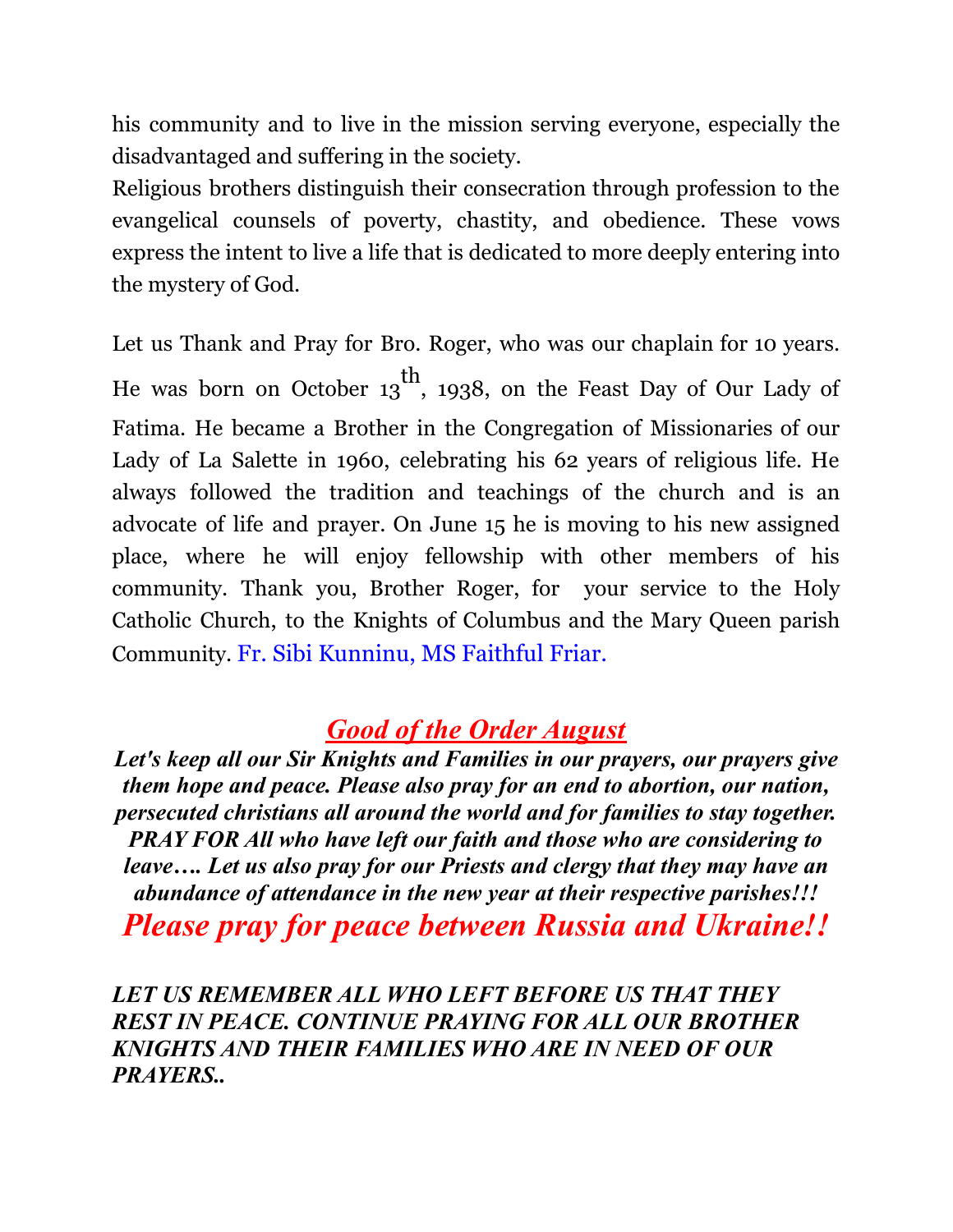#### *Please pray for an end to ABORTION!!! PRAY FOR THE WOMEN CONTIMPLATING TO HAVE AN ABORTION!!!!*

# *Rest in Peace all Sir Knights who have gone before us!! Let us also pray for an end to this WAR!! END TO ABORTION!!!END TO PERSECUTED CHRISTIANS!! ST. JOSEPH PRAY FOR US!!! QUEEN OF PEACE PRAY FOR US!!!*

*So let's not forget to plan for our time, fill out your Last Rites so we have it on file. I already have had 2 without any wishes……….form on our website.. WWW.ASSEMBLY2084.COM*

### *ASSEMBLY DUES 2022*

*We strive to send all bills electronically to save on postage, but if you don't have email, you should receive your notice by mail. Please take advantage of our website to pay your dues. If there is a financial hardship contact either FC Mike Melancon or FN Jose Lara. Please pay promptly in order to spare the Faithful Comptroller, Mike Melancon, the trouble of sending out multiple and repeated reminders throughout the Spring. The dues are \$36 a year and you can find SK Mike Melancon's address on the front page of this newsletter where payment can be mailed. Remember that you can always pay early, and/or pay for multiple years in advance and avoid the yearly hassle. Contact the Comptroller, Mike Melancon or me for information on how to do this. Dues can be paid at your next Assembly meeting by cash, check or credit card. You may also visit [www.assembly2084.com](http://www.assembly2084.com) and go to membership dues or you can scan the QR code and it will take you directly to the Paypal screen.*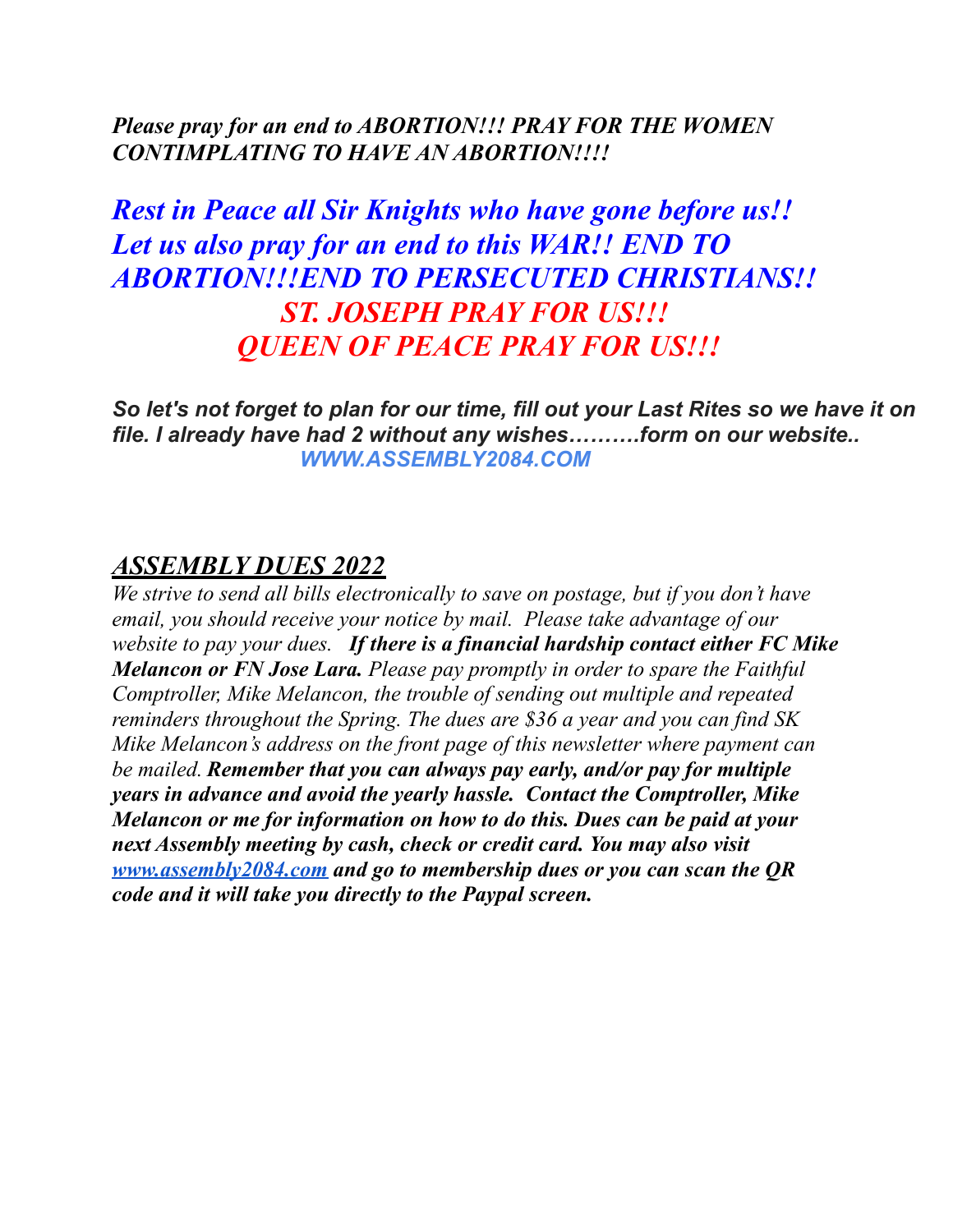

*Please check out our new website, www.assembly2084.com. By logging onto the website, you are able to pay your dues, read the past newsletters, print a last rites request, and view pictures of our Assembly turnouts. Pay online starting DEC 15th*

### *FOOD DRIVE LETS MAKE THIS HAPPEN!!TOO MANY WITHOUT!!!!*

Please remember that we hold a voluntary Food Drive at each meeting. Any Sir Knight wishing to participate may bring non-perishable food items to the meeting. Whichever Council is responsible for cooking that evening's meal will gather the food after the meeting and take it to their local food pantry or food bank. Dry groceries and non-perishable food staples are always greatly needed by the food pantries and are very much appreciated.

#### **FUTURE TURN OUTS:**

#### **4TH OF JULY TRAILER MAINTENANCE DECIDE IN THIS UPCOMING MEETING…..**

*Corporate Communion, St. Helens May 22,2022* Details to follow…

*June 11th will be the next 4th Degree Exemplification:*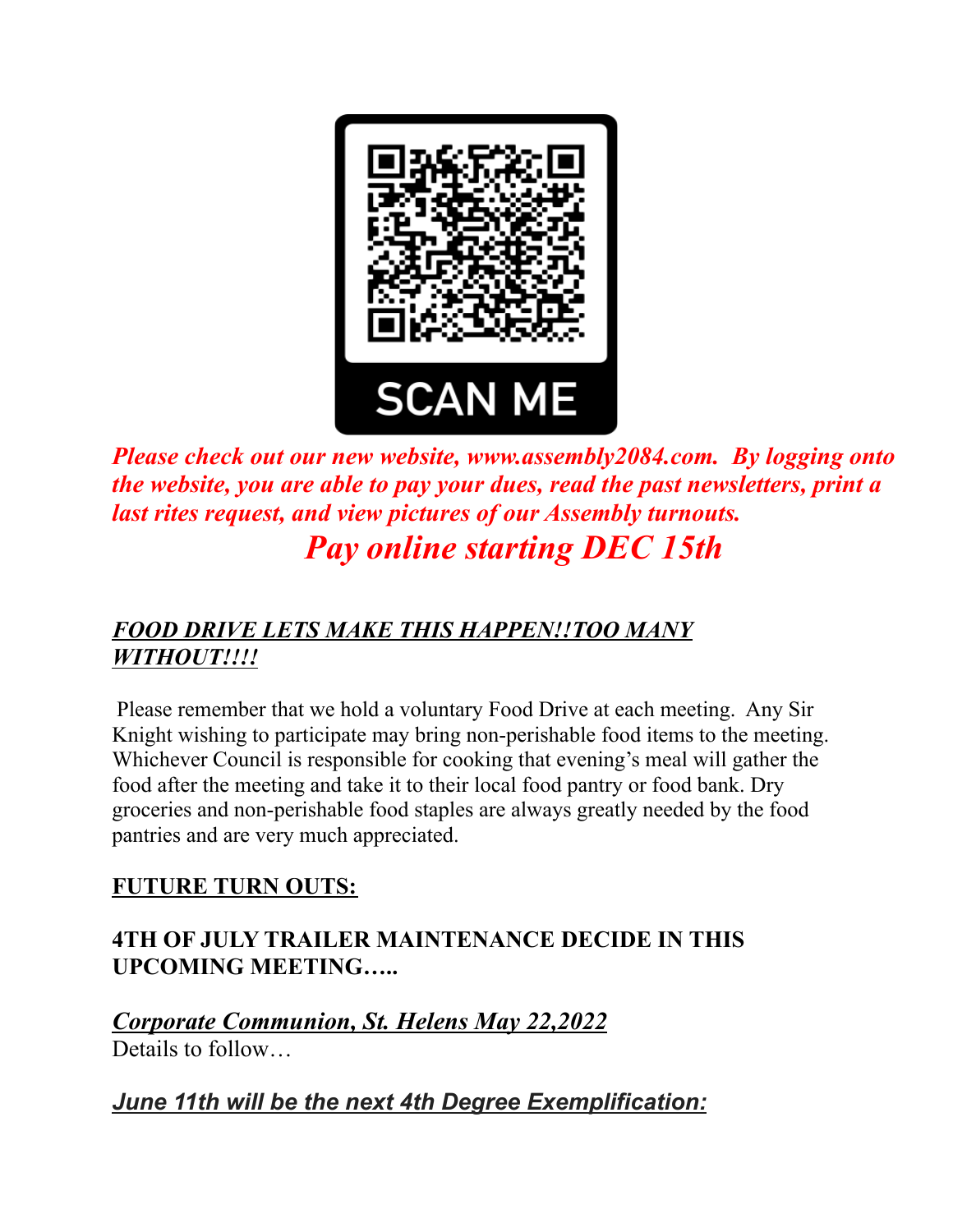The 2022 Summer Exemplification will be held on Saturday, June 11, 2022 at St. Mary Magdalene Catholic Church in Humble, Texas. The address is 527 S. Houston Ave., Humble, TX 77338.This ceremony will be held live and in person with Mass and banquet following the ceremony. Any application not received or postmarked by that date will not be accepted for this class. No walk-ins will be admitted. If you have any questions, please do not hesitate to contact me.

Vivat Jesus! Ken Oradiegwu

#### *UPCOMING EVENTS AND TURNOUTS*

*All Sir Knights are encouraged to participate in as many of the above events as possible. If you have the new uniform, please turnout as often as you can. Check with the Faithful Navigator if you have any questions about a particular event or turn out. The "Rule of 72"has been suspended due to the low numbers of Sir Knights turning out at the Co-Cathedral events. All Sir Knights in the district are encouraged to make extra ef orts to attend any of the turnouts at the Co-Cathedral. The Fourth Degree will provide an Honor Guard at this Mass and the uniform of the 4th Degree is required. Sir Knights not wearing the complete uniform will not be allowed to participate in the honor guard activities.*

## *UNIFORM INFO*

## *[https://www.kofcuniform.com](https://www.kofcuniform.com/uniform-packages/package/knights-of-columbus-executive-fit-uniform-package-uniform-package/)*

Please click on this link and it will take you to the official website for all new uniforms, accessories, replacements, patches and more so check it out, its and all in one shop.

#### *BASEBALL CAPS*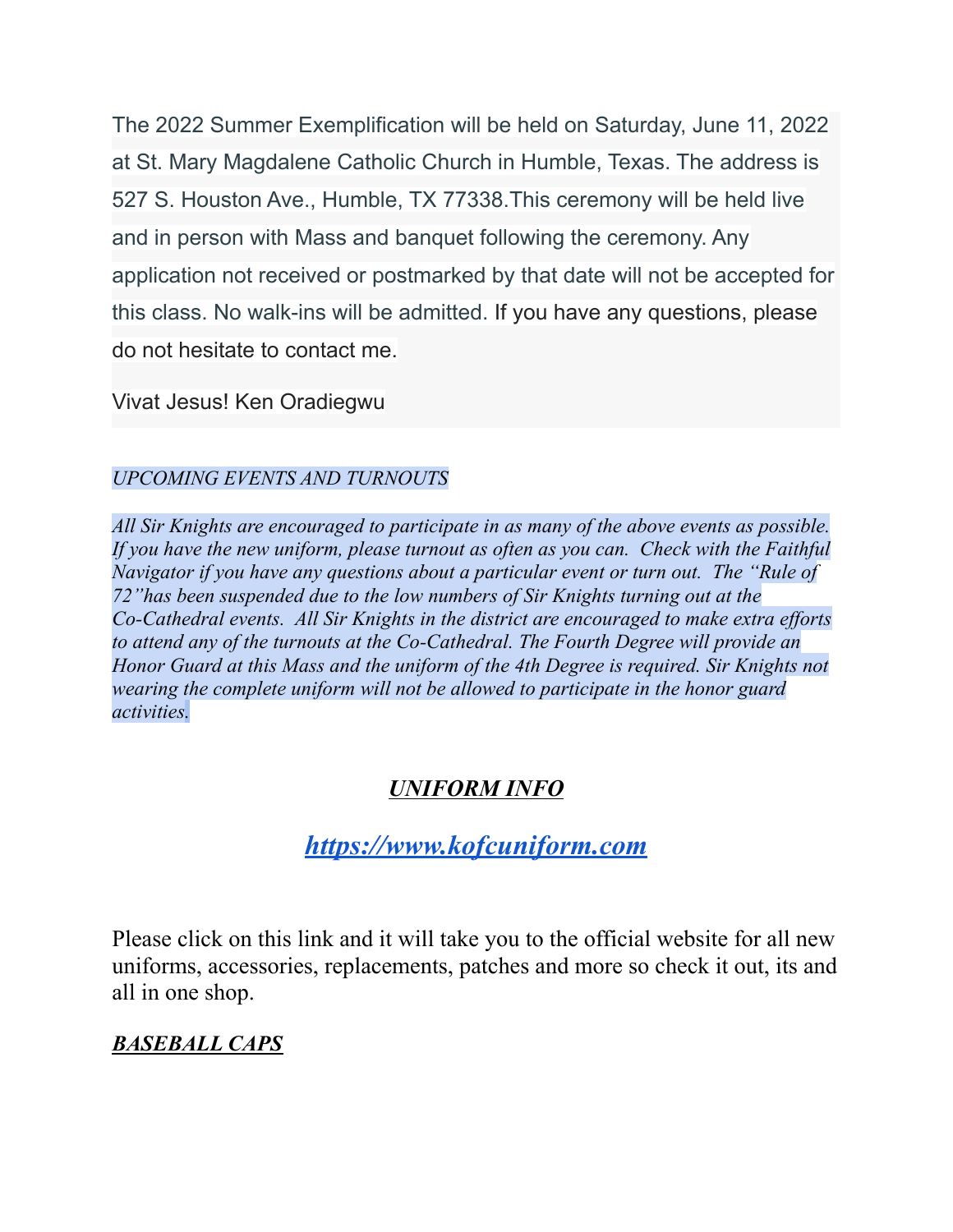**The Assembly is selling baseball caps, they are black with our Assembly Emblem on them. They are \$10. Shirts will be sold in the new year and will be announced with ample time…..**

## *POTENTIAL SIR KNIGHTS*

*Sir Knights, please encourage any potential brother Knights to join our Assembly as we all know that someone asked us to join and I do speak for many, it was a great decision. We are a very active Assembly and we have the best Color Guard and Honor Guard in Houston and surrounding areas. So please if you think there is a potential Sir Knight with a good heart invite him to join and help him get here….*

### **CMG Safe Haven online replacing VIRTUS Training**

As you have seen from previous e-mails, ALL KNIGHTS OF COLUMBUS ACTIVITIES now require any and all members to have completed the VIRTUS, now **Safe Haven** training. In addition to Council verification, ALL ASSEMBLIES are required to have a list. Below is what we will need for compliance**. I am asking each Grand Knight to provide a list from his respective Council as soon as possible. Safe Haven online**

**[https://GalvestonHouston.CMGConnect.org/](https://galvestonhouston.cmgconnect.org/)**

**Member's full name, Member Number, Assembly Number, Council Number, Parish Name. Date of Safe Haven Certification, Expiration Date of Safe Haven Certification. This is a requirement of all Knights that work in any parish activity.**

#### **PLEASE KEEP YOUR CONTACTS UPDATED**

Remember to provide us with any changes or updates to your address, phone number or email address so that we can accurately maintain the Assembly's (and Supremes') records and database. If, for any reason, you do not receive your monthly newsletter by the end of the first week of the month, either by email or by US mail, please let us know promptly. If you have access to email, please let us know so that the Assembly can send you the monthly newsletter and timely information and notices throughout the month by email. The postage and printing expense for the monthly newsletters remains the Assembly's largest single on-going monthly expense! Anything that we can do to reduce the number of SK's receiving the newsletter by "snail" mail (U.S. Postal mail) will benefit the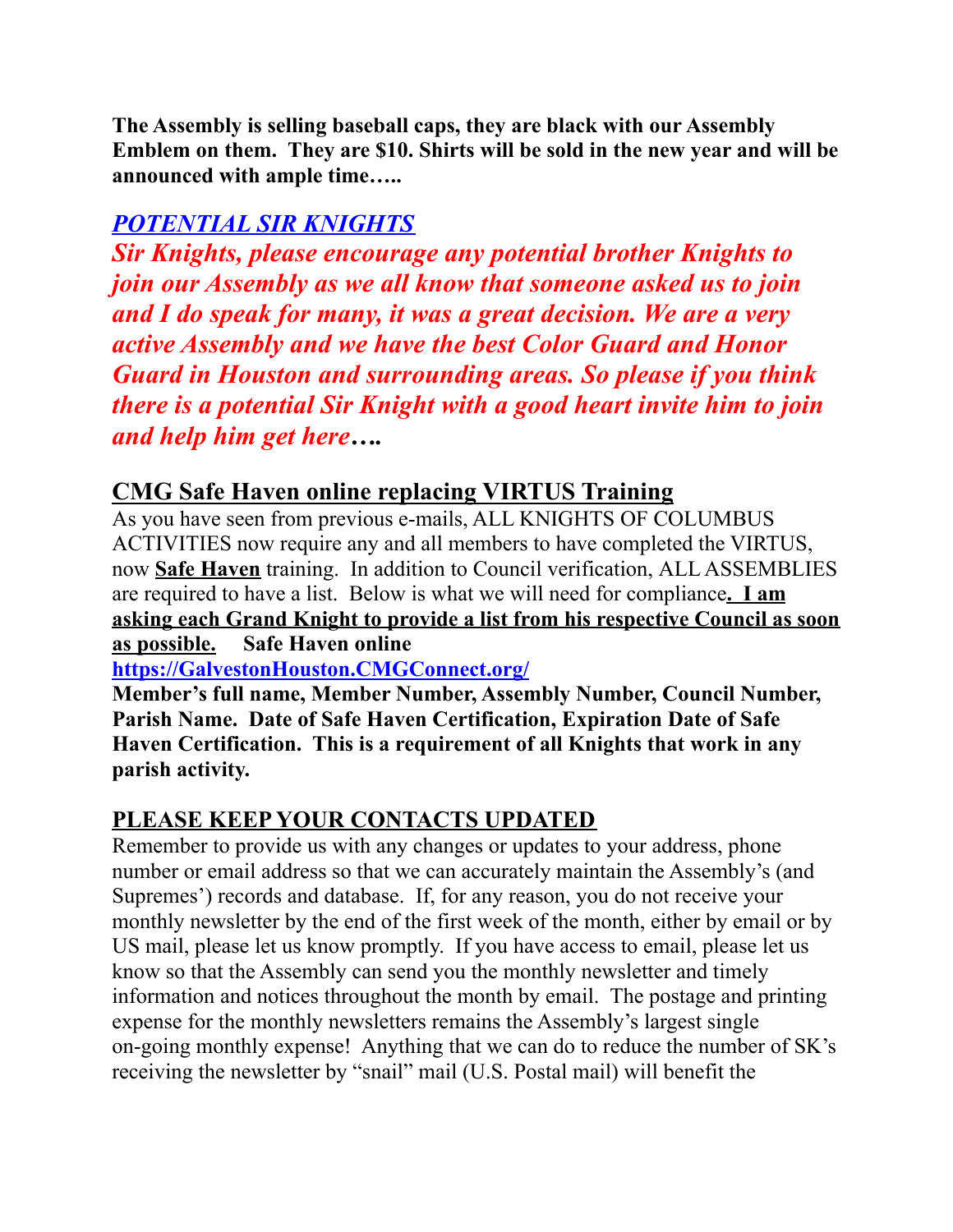Assembly, be greatly appreciated, and allow you to receive more timely information and activity updates between the monthly newsletters. **WEBSITE IS……..ANY PICS PLEASE SEND TO ME, I WILLADD AS EACH MONTH, SOME MAY NOT MAKE IT, BUT PLEASE DO NOT TAKE PERSONAL…..**

**[www.assembly2084.com](http://www.assembly2084.com)**

# *Monthly Dinner 2021-2022* **May 8494, June <sup>8960</sup>**

## *PAST TURN OUTS*

## *SK Participants at Holy Thursday Mass and Adoration at Mary Queen - Thursday, April 14, 2022*

The following eight (8) Sir Knights from Bishop Wendelin J. Nold Assembly # 2084 participated in the full new uniform turn-out for Holy Thursday Mass and Adoration at Mary Queen Church on Thursday, April 14th, 2022: Teddy Cuaping, Marshal, Bill Hoffman, Andrew Mambretti,

Gringo Mamitag, Bo Naguit, Bill Prindiville, PFN, Robert Rinehart, Rey Tajonera, CDR

## *St. Helen's Holy Thursday Mass and Adoration*

The following Sir Knights were in uniform for the Holy Thursday services and midnight adoration; Mike Melancon, Marshal, PFN, Rich Johnson, David Armstrong, David Provanzo, Ricardo Robles, Edward Klein, Joseph Chien, Jose Marquina, Jimmy De Los Santos

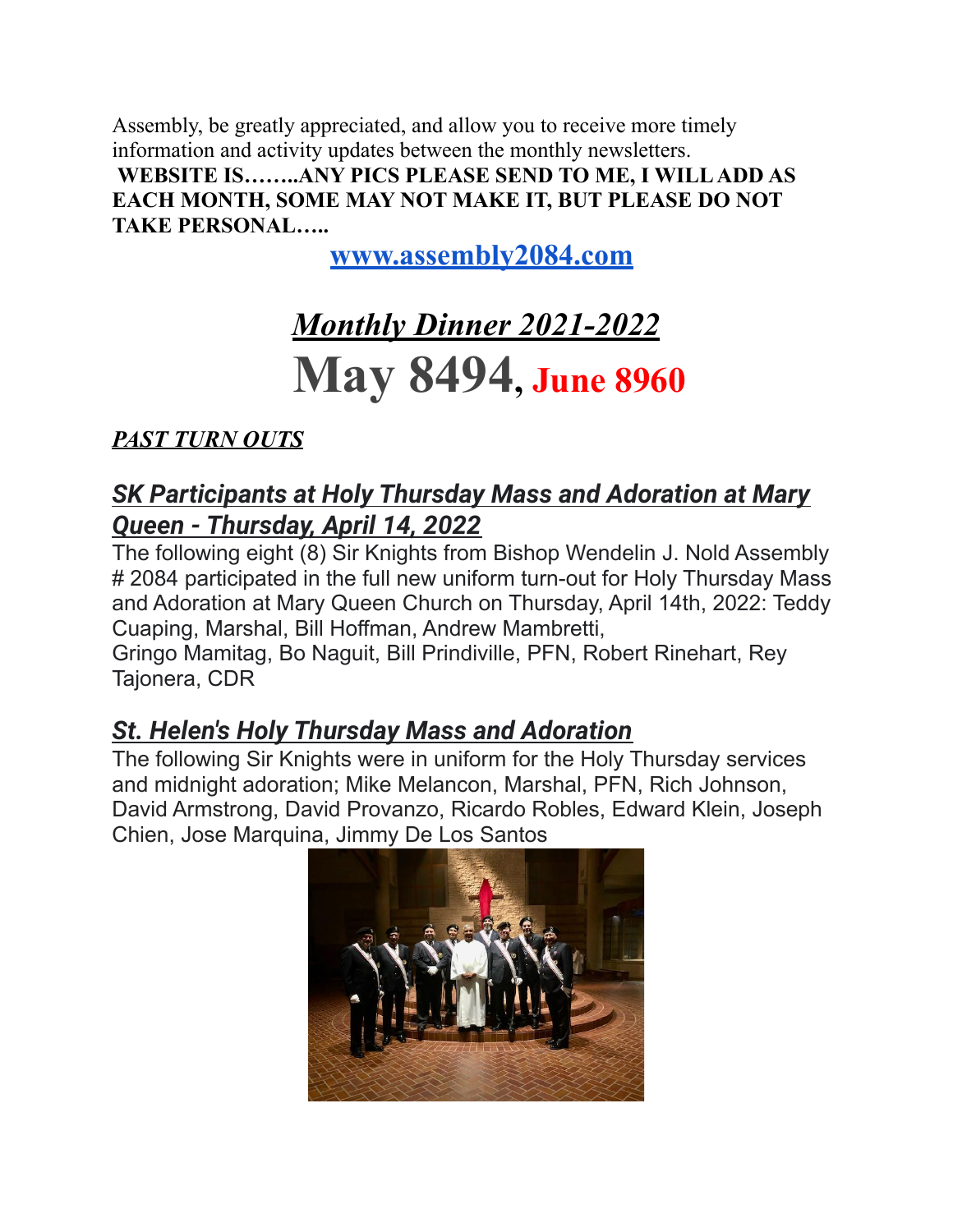# *Alvin-Manvel Turnout*

Co Cathedral in downtown. Holy Thursday. Jose Lara, Jesse Canales, Steven Valdez

Sacred heart of Jesus community catholic church Holy Thursday. Jose Lara, Jesse Canales, Steven Valdez

## *SK Participants at Quincentennial Mass on Tuesday, April 26, 2022*

Bishop Wendelin J. Nold Assembly # 2084 participated in the full new uniform turn-out for the Quincentennial Mass in honor of 500 years of Christianity in the Philippines celebrated by Cardinal Di Nardo at the Co-Cathedral of the Sacred Heart on Tuesday evening, April 26, 2022: Teddy Cuaping, Marshal, Bo Naguit, Nelson Olavarria, Bill Prindiville, PFN, Rey Tajonera, CDR

A total of 16 SK's from the First District participated in the event. Assembly # 2084's participation provided 31-1/4% of all SK's in attendance.

*Our Assembly has always been well represented at District and Local Turnouts with a core of dedicated Sir Knights.*

If I have inadvertently failed to mention you in your attendance at a turnout, please let me know so that we can properly recognize your commitments.

# *"THANK YOU ALL FOR YOUR ATTENDANCE AND DEDICATION"*

## *ELECTIONS*

ELECTIONS NEXT MEETING, PLEASE CONTACT STEVEN VALDEZ IF YOU ARE INTERESTED IN BECOMING AN OFFICER. PLEASE ALSO REMEMBER AS AN OFFICER TO BE A GOOD EXAMPLE FOR THE NEXT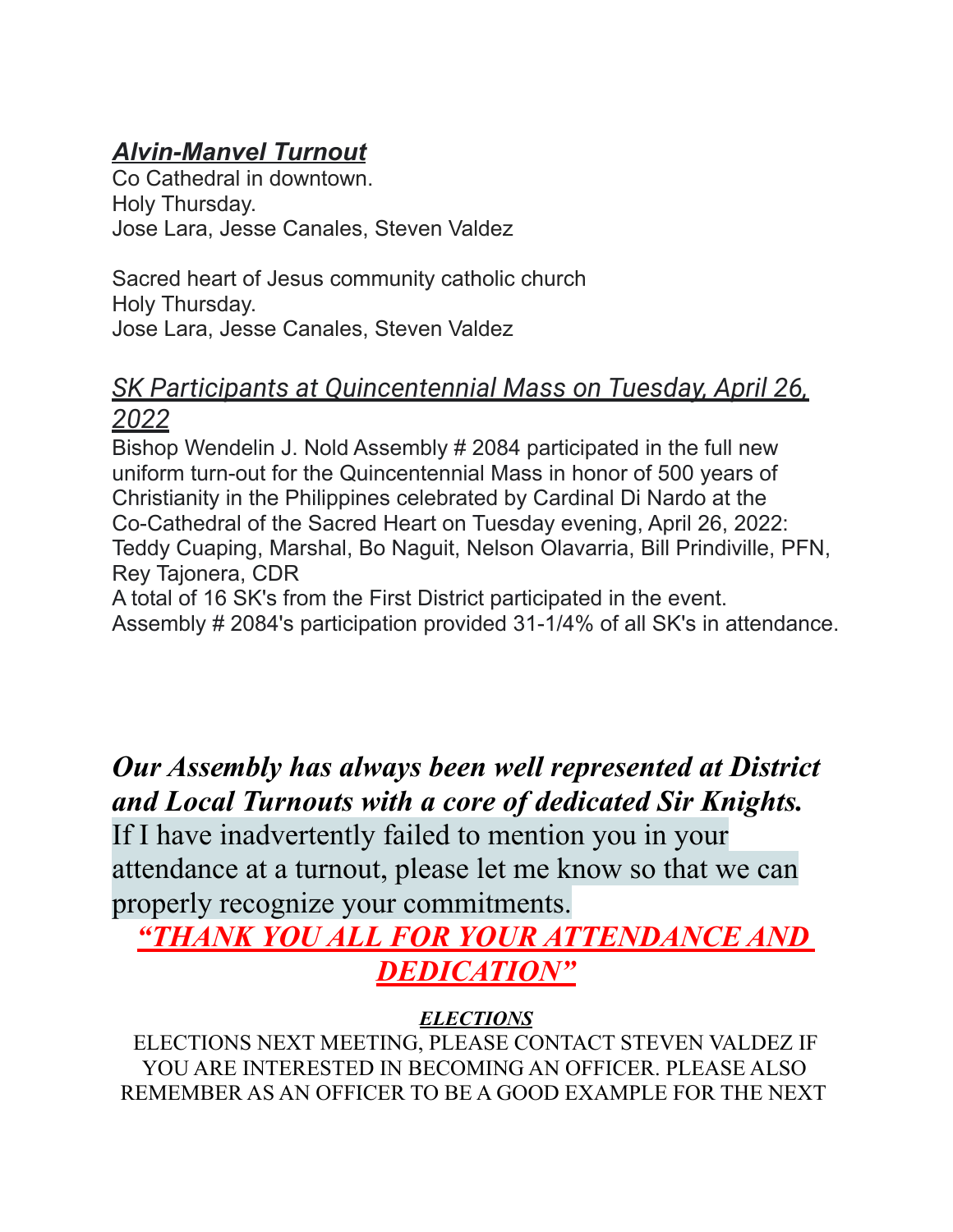#### OFFICER. PAY DUES IN BOTH THE COUNCIL AND ASSEMBLY ON TIME NO CHASING, ATTEND MEETINGS AND ALSO BE ACTIVE AS AN **OFFICER**

#### **NEW DRILL MANUAL**

With the release of the new uniform, there is a new drill manual. See the links below for information. At some time, they will be available in print form.

<http://www.kofc.org/en/members/for-members/color.html> [http://kofc.org/en/members/for-patriotic-degree/materials.html#/all/1/20-%20REP](http://kofc.org/en/members/for-patriotic-degree/materials.html#/all/1/20-%20REPLACE%20IMAGE) [LACE%20IMAGE](http://kofc.org/en/members/for-patriotic-degree/materials.html#/all/1/20-%20REPLACE%20IMAGE) WE ALSO HAVE HARD COPIES FOR THOSE WHO WOULD LIKE

ONE>>>>PLEASE GET WITH ME OR MIKE MELANCON>>THX>

### **COLOR GUARD**

*WE ENCOURAGE ALL KNIGHTS TO JOIN OUR COLOR GUARD, YOU WILL FIND THAT THE CORE GROUP IS VERY DEDICATED, IF YOU ARE ABLE AND WILLING. IT'S VERY REWARDING AND TEDDY IS A GREAT COMMANDER OF THE GUARD..*

*If there are any SK'S interested in becoming a part of the elite Color Guard of the First District, please contact the Faithful Navigator, or Commander Teddy Cuaping for information. Rey Tajonera is now the Assistant Color Corps Commander*

#### **PURPOSE OF THE COLOR CORPS OF THE FOURTH DEGREE**

The primary purpose of the Fourth Degree is to encourage active Catholic citizenship and foster the spirit of patriotism in members and the community at large. The Color Corps members exemplify all the principles of our Order;

**Charity**- by the gift of their time and energies necessary to practice, perfect and perform the ceremonials and sword drill: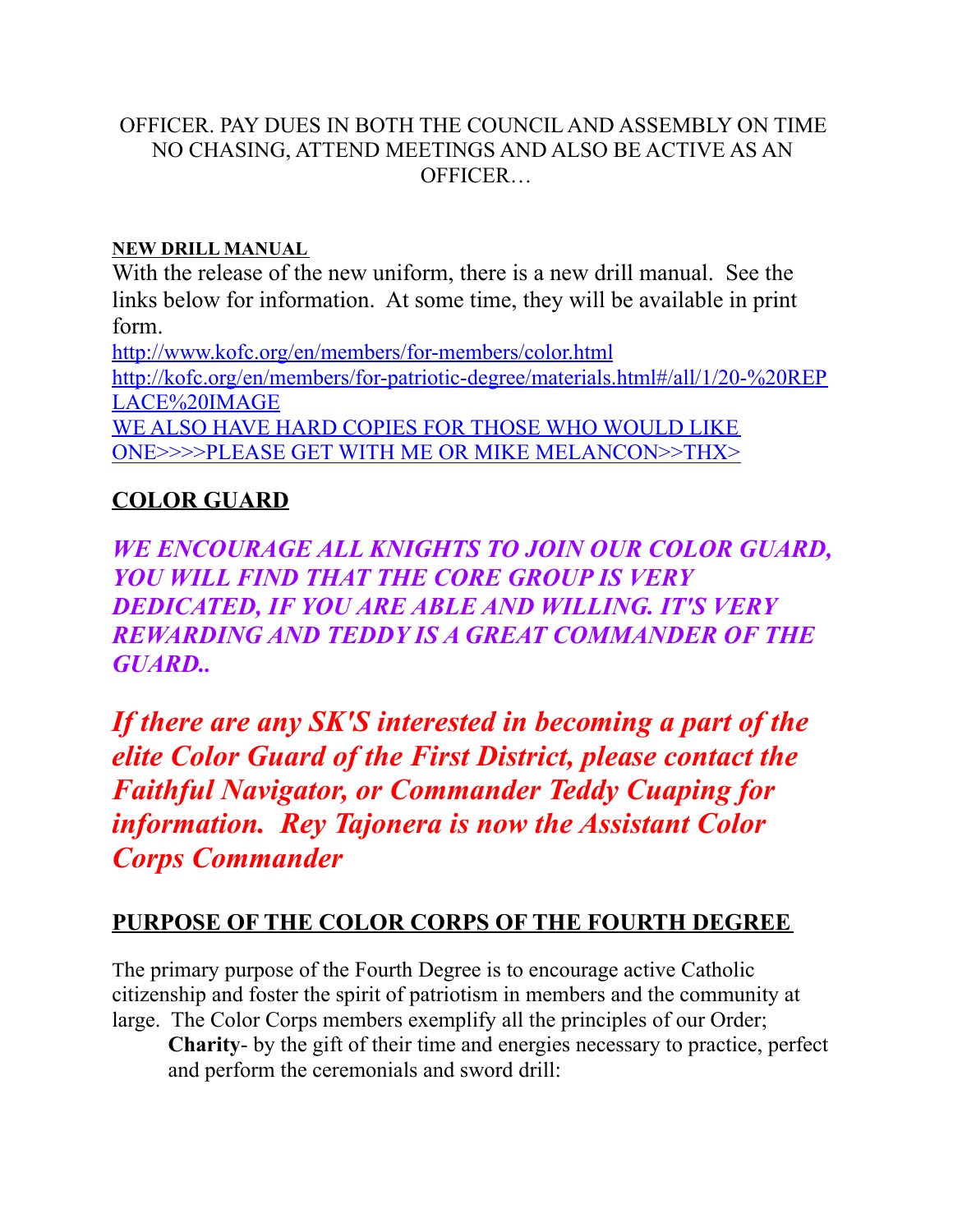**Unity**- by the united efforts of Sir Knights to practice and perfect a coordinated drill for the good of the Church and the Order; **Fraternity**- by expressing an "Esprit de Corps," sharing a common desire for drill excellence and camaraderie, and **Patriotism**- by performing precision drill as a salute to God and to the country and visually exhibiting a love for both.

#### **COLOR CORPS DESCRIPTION**

The **Color Corps (C.C.)** has two sub-groups, the **Color Guard (C.G.)** and the **Honor Guard (H.G.).** The Color Guard consists of the flag bearers and at least two members of the Honor Guard who escorts the colors. The Honor Guard consists of members of the Color Corps who have mastered the Manual of the Sword. In many assemblies, all members of the Color Corps belong to the Honor Guard. This should be kept in mind when following the procedures in the Color Corps Manual. The public appearance of Fourth Degree knights as a Color Corps at religious and civic functions is an important activity for each assembly. They add dignity and the pride of Church and country to any event. By these public demonstrations their loyalties bring credit to themselves and to the Knights of Columbus.

#### **ASSEMBLY #2084 - OFFICERS for 2021-2022**

Faithful Navigator Jose Lara **Inner Sentinel** Bo Naguit Faithful Comptroller Mike Melancon Outer Sentinel Ken Shores Faithful Captain Joseph Chien One Year Trustee Marlon Hulin Faithful Admiral Craig Guth Two Year Trustee Steve Valdez Faithful Purser William Prindiville Three Year Trustee Rey Tajonera Faithful Pilot Jesse Canales Faithful Scribe Joseph Guidry